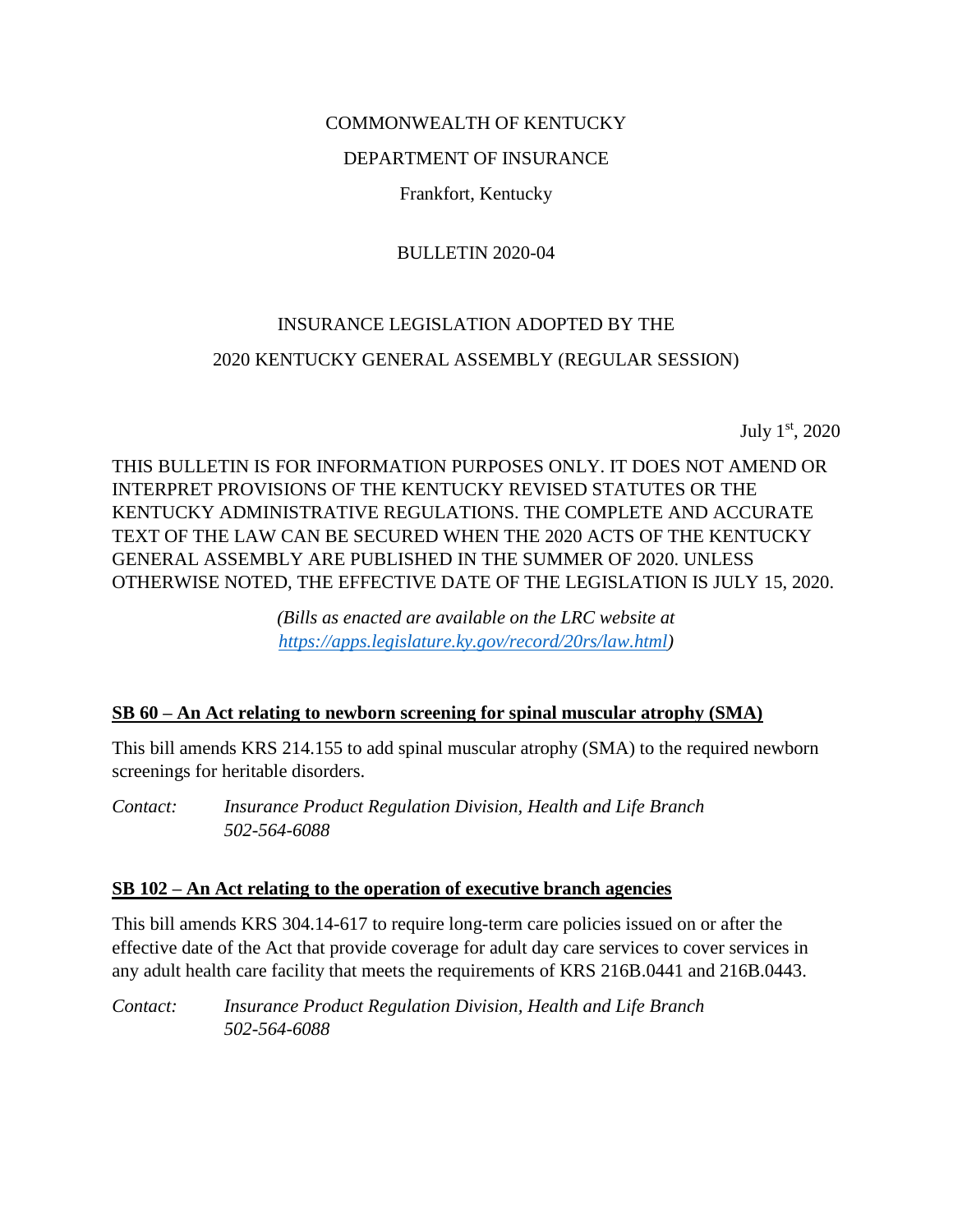## **SB 150 – An Act relating to the state of emergency in response to COVID-19 and declaring an emergency**

The bill states the following supportive statutory measures related to the COVID-19 state of emergency:

- Section  $1(1)$  relates to the waiver or suspension of licensing fees by agencies;
- Section  $1(2)$  relates to unemployment;
- $\bullet$  Section 1(3) relates to changes in tax filing and payment requirements;
- Section  $1(4)$  relates to the use of telemedicine;
- Section 1(5) relates to essential health care providers, emergency and urgent care, and a defense to civil liability for ordinary negligence related to treatment;
- $\bullet$  Section 1(6) relates to the sale of bread, milk, and other staples;
- Section  $1(7)$  relates to the sale of alcoholic beverages;
- $\bullet$  Section 1(8) relates to open records and open meetings requirements;
- Section  $1(9)$  relates to deadlines for planning and zoning;
- Section 1(10) relates to a defense to civil liability for those making personal protective equipment or hygiene supplies;
- $\bullet$  Section 1(11) relates to legal testimony and signature requirements;
- Section 1(12) relates to operating a commercial vehicle for farm retail outlets and agricultural supplies;
- Section 1(13) relates to the waiver of specific requirements for professional licensure boards related to health care services;
- Section 2 states the intent of the General Assembly to provide support for the COVID 19 hotline;
- Section 3 requires the Governor to declare, in writing, the date the state of emergency ceases. If he fails to do so prior to the first day of the next legislative session, the General Assembly may make the determination; and
- Section 4 is the emergency clause, which makes this bill effective on March 30, 2020, when it was signed by the Governor.

*Contact: Commissioner's Office 502-564-6026*

# **HB 313 – An Act relating to Insurance**

Sections 1 and 2 amend KRS 304.47-055 and 304.47-060 to allow the commissioner to share and confidential and privileged information with the National Insurance Crime Bureau and to receive confidential and privileged information from the National Insurance Crime Bureau; and to provide immunity from civil liability for any person who provides information related to suspected fraudulent insurance acts to or receives information from the National Insurance Crime Bureau.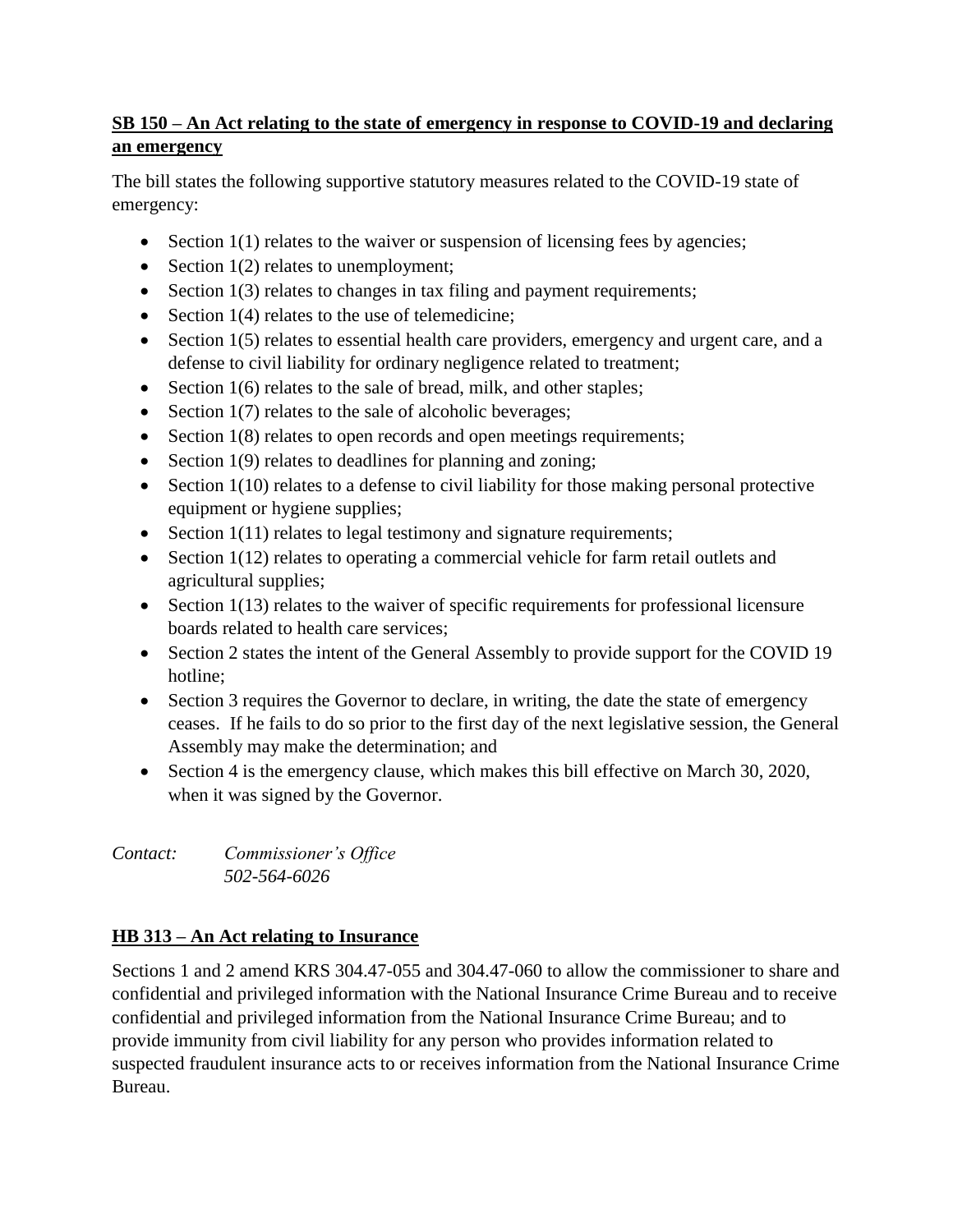*Contact: Insurance Fraud Investigation Division 502-564-1461*

Section 3 repeals and reenacts KRS 304.20-410 to require that any discount offered by motor vehicle insurance companies for insured motor vehicles with an antitheft device or mechanism must be actuarially appropriate. The statute further requires the insurer's highest discount be applied if a motor vehicle has two (2) or more antitheft devices or mechanisms attached to the vehicle. These requirements will apply to motor vehicle insurance policies issued or renewed on or after January 1, 2021.

*Contact: Insurance Product Regulation Division, Property and Casualty Branch. 502-564-6046*

#### **HB 417 – An Act relating to credit for reinsurance**

This bill adopts the reinsurance collateral provisions of the Covered Agreements that were entered into between the United States and the European Commission, and the United Kingdom. The agreements require states to eliminate collateral requirements entirely within five years or be subject to federal preemption. The amendments to KRS 304.5-140were made in accordance with the NAIC Model Law #785. Specifically, the bill:

- Defines "reciprocal jurisdiction" and "covered agreement";
- Establishes requirements for certain reinsurance arrangements; and
- Requires the Commissioner of Insurance to publish a list of reciprocal jurisdictions and assuming insurers.

*Contact: Financial Standards and Examination Division 502-564-6082*

# **For Informational Purposes Only**

*A brief summary of the following bills that have an impact on the private insurance market is included for information purposes only. Inquiries regarding the bills should be directed to the referenced agency or entity with oversight authority.*

## **SB 50 – An Act relating to pharmacy benefits in the Medicaid program and declaring an emergency**

This bill requires the Department for Medicaid Services to select, through the procurement process, a pharmacy benefit manager (PBM) for every Medicaid Managed Care Organization (MCO.) The selection must be made by December 31, 2020. The MCOs are required to contract with the state selected PBM to administer all pharmacy benefits for Medicaid recipients.

The state Medicaid PBM contract shall: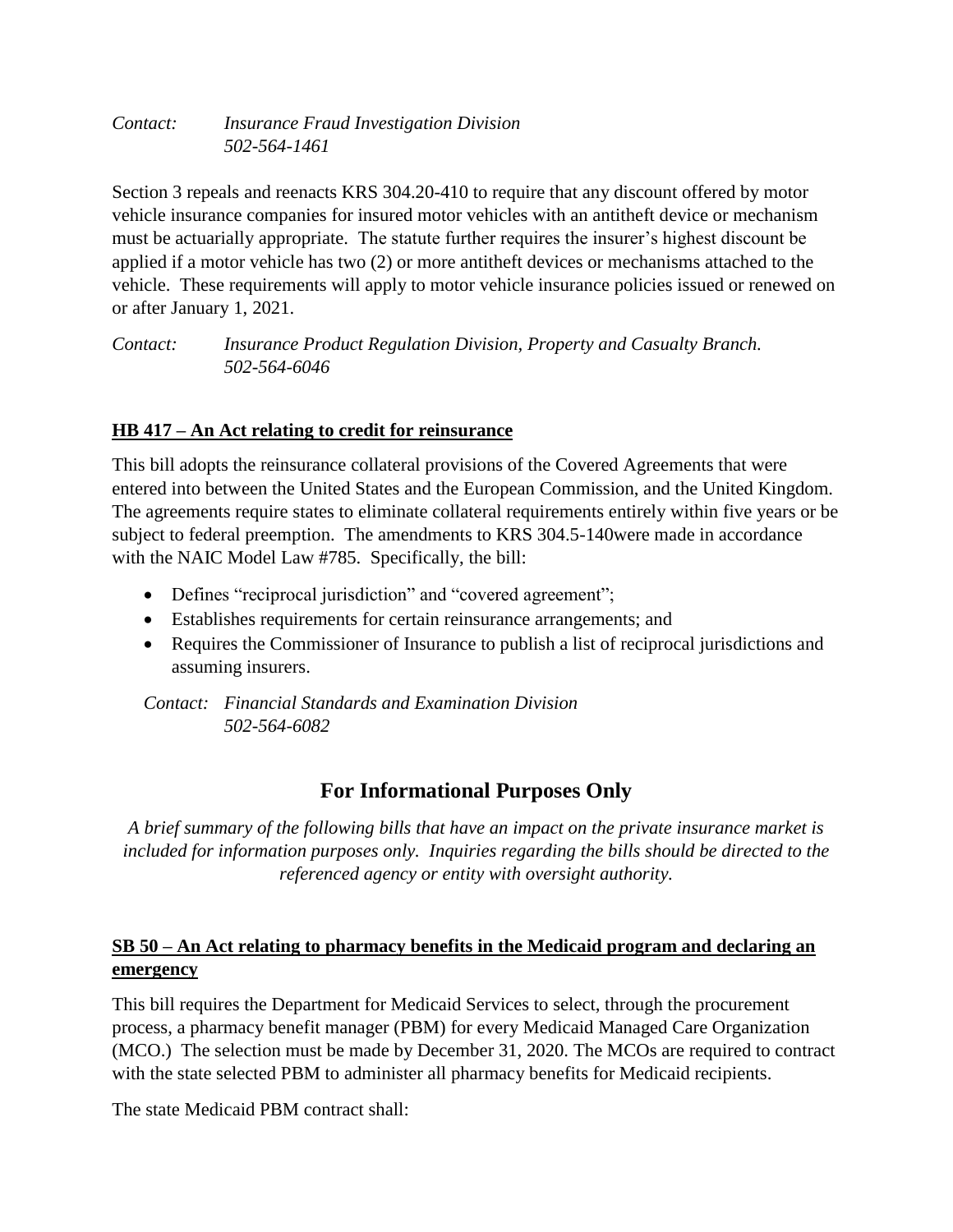- Require the use of pass-through pricing and the use of the preferred drug list, reimbursement methodologies, and dispensing fees established by the Department for Medicaid Services (DMS)
- Prohibit spread pricing, generic effective rates, dispensing effective rates, brand effective rates, or any other mechanism that reduces or aggregately reduces payment for pharmacy services
- Require approval by DMS of any fee on a pharmacy or Medicaid recipient
- Prohibit incentives for a Medicaid recipient to use a pharmacy owned by or associated with the state PBM
- Prohibit requiring a Medicaid recipient to use a mail-order pharmacy

The bill also:

- Requires the state Medicaid PBM to comply with KRS 304.9-053, 304.9-054, and 304.9- 055.
- Restricts changes to terms of existing PBM contracts from the effective date of the Act until December 31, 2020. Imposes a fine by DMS of \$25,000 for any violations.
- Amends the Technical Advisory Committee on Pharmacy to add membership (from 5 to 7 members) and add the responsibility of making recommendations to DMS on the reimbursement methodologies and dispensing fees used by the state Medicaid PBM.

The bill contains an emergency clause making if effective upon the Governor's signature on March 27, 2020.

## **SB 82 – An Act relating to the Kentucky Eating Disorder Council and making an appropriation therefor**

This bill:

- Creates the Kentucky Eating Disorder Council in the Cabinet for Health and Family Services to:
	- o Oversee the development and implementation of eating disorder awareness, education, and prevention programs
	- o Identify strategies for improving access to adequate diagnosis and treatment services
	- o Assist the cabinet in identifying eating disorder research projects
	- o Work with the Cabinet for health and Family Services and other appropriate entities to routinely examine existing surveillance systems, data collection systems, and administrative databases to determine the best strategies for implementing evidence-based eating disorder measures that provide data for program and policy planning purposes
	- o Collaborate and coordinate on data research projects with the Cabinet for Health and Family Services and other appropriate entities
	- o Make recommendations regarding legislative and regulatory changes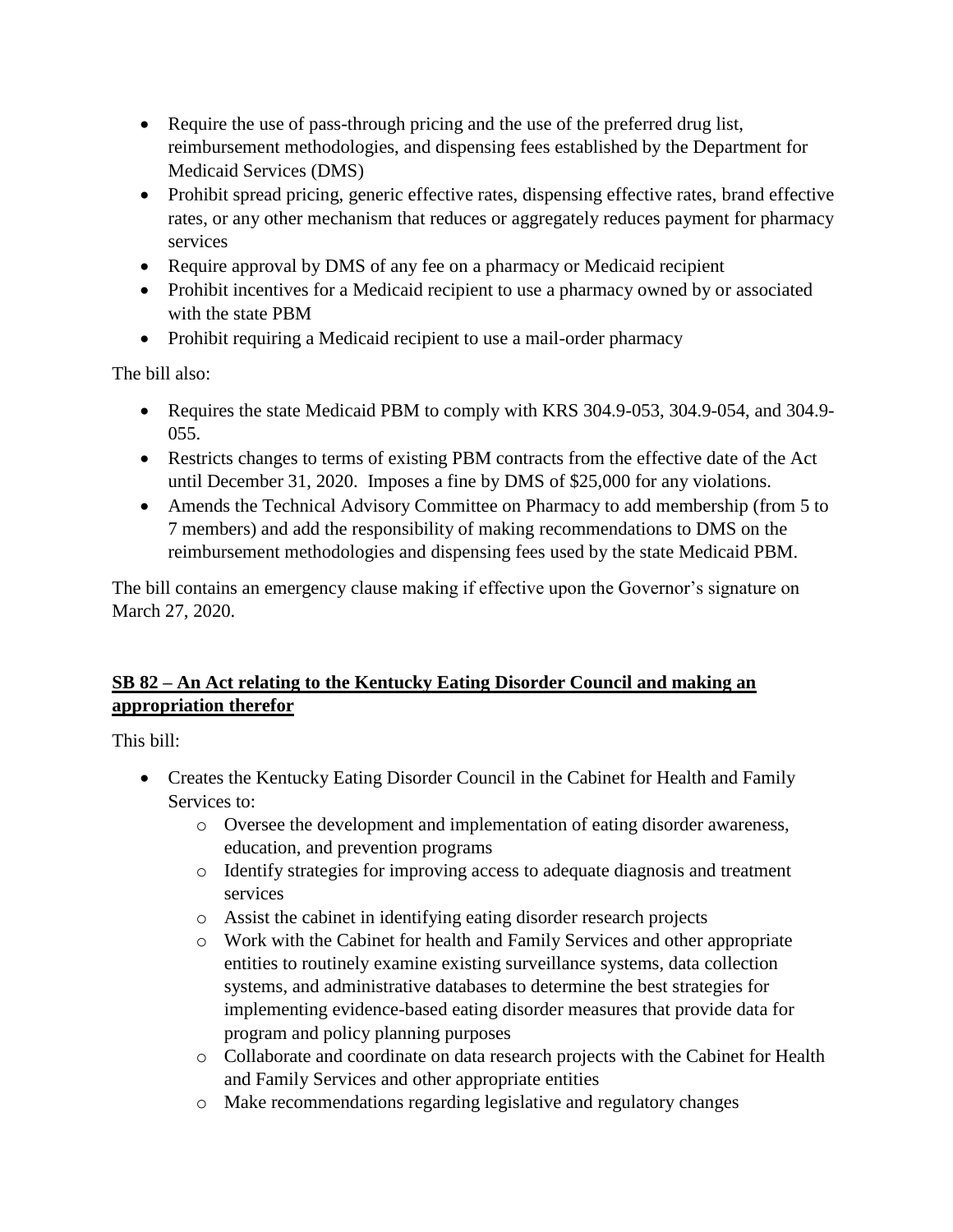- Appoints the Commissioner of Insurance or her designee as a member
- Requires the council to meet at least quarterly and to provide an annual report on activities, findings and recommendations to LRC by December 1, 2020.
- Sunsets the council on December 1, 2030 unless otherwise reestablished by the General Assembly.

#### **SB 123 – An Act relating to reorganization**

This bill:

- Confirms the reorganization creating the Office of Health Data and Analytics within the Cabinet for Health and Family Services. Requires the Office to:
	- o Identify and innovate strategic initiatives to inform public policy initiatives and provide opportunities for improved health outcomes for all Kentuckians through data analytics
	- o Provide leadership in the redesign of the health care delivery system using electronic information technology as a means to improve patient care and reduce medical errors and duplicative services
	- o Facilitate the purchase of individual and small business health insurance coverage for Kentuckians
- Confirms the reorganization creating the Division of Telehealth Services within the Office of Health Data and Analytics. Requires the division to:
	- o Provide oversight, guidance, and direction to Medicaid providers delivering care using telehealth
	- o Implement telehealth services and develop standards, guidance, resources, and education to help promote access to healthcare services in the Commonwealth

## **SB 125 – An Act relating to athletic trainers**

This bill clarifies that athletic trainers are healthcare providers licensed and regulated by the Board of Medical Licensure. The bill amends the scope of practice for an athletic trainer related to:

- Providing prescription and over-the-counter medication and prohibits an athletic trainer from having prescriptive authority and from dispensing controlled substances
- Invasive procedures
- Athletic training services for employment injuries
- Procedures for third party reimbursement

## **SB 263 – An Act relating to the coal workers' pneumoconiosis fund**

The bill amends KRS 342.142 to: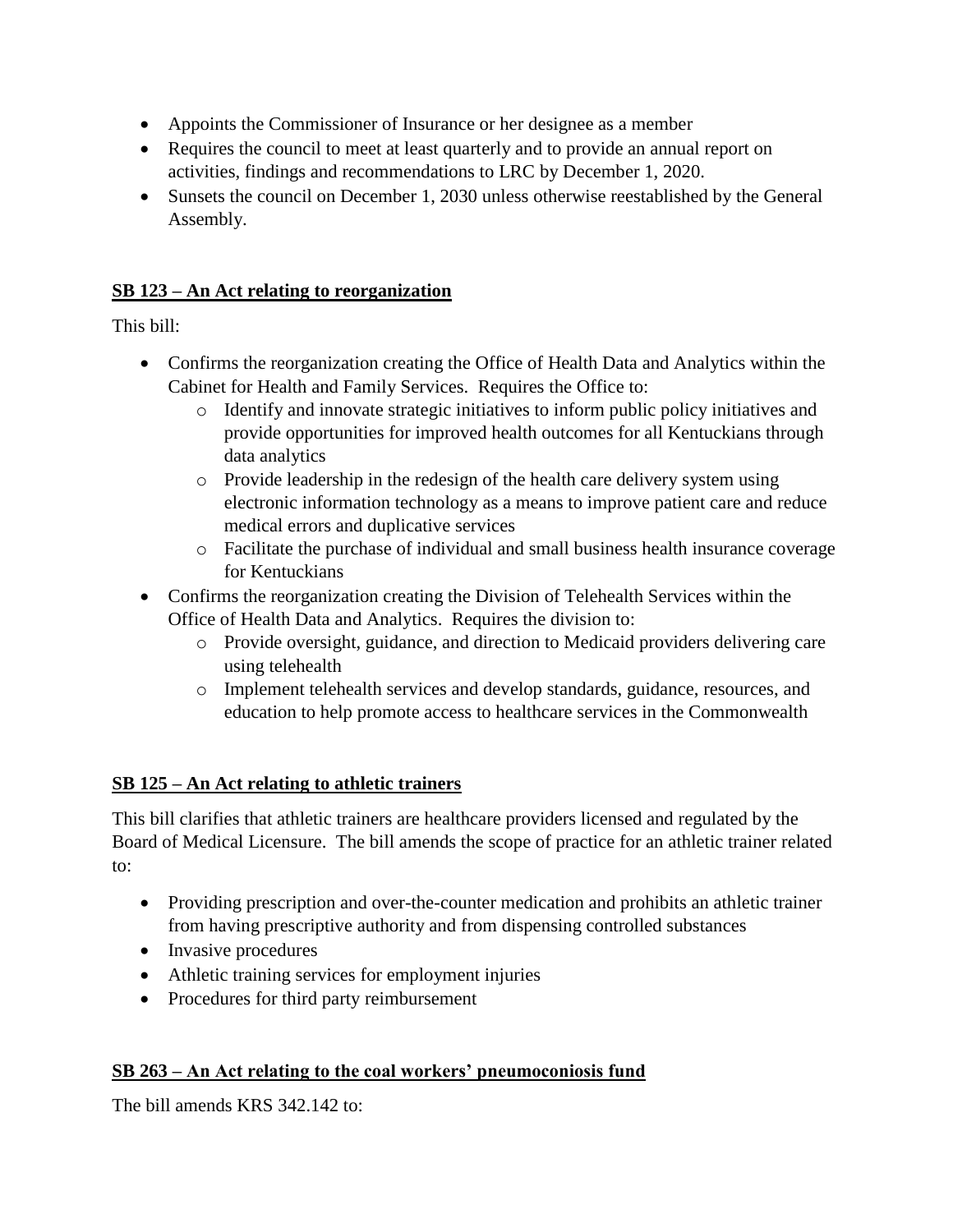- Allow for refunds of any excess assessments to the employers on a pro rata basis as determined from the cumulative amounts of assessments received from workers' compensation premiums paid by employers for insured or self-insured plans on or after January 1, 2017;
- Require the Kentucky Employers' Mutual Insurance Authority (KEMI) to disperse, on a pro rata basis, the excess assessments to each employer engaged in the severance or processing of coal which is in good standing and authorized to do business in the Commonwealth;
- Establish the process for employers to assert a claim to the excess assessments once a determination is made by the Kentucky Workers' Compensation Funding Commission and the KEMI that the final audits are closed and the liabilities of the fund are fully funded;
- Requires distribution of excess funds for employers in bankruptcy to be made to former employees to whom past due wages are owed, subject to the approval of the bankruptcy judge;
- Prohibit the distribution of excess funds to employers who have outstanding balances due for taxes or other obligations to the Commonwealth or local government until those outstanding balances are paid in full;
- Requires the Attorney General to file an action to recover the funds against an employer who filed a certification related to fund distribution that was materially false; and
- Requires the funds for employers who do not submit timely certification to be transferred to the coal employers self-insurance guaranty fund.

# **HB 135 – An Act relating to licensees of the Kentucky Board of Medical Licensure**

The bill amends KRS 311.842 relating to the licensing of physician assistants to:

- Adopt professional standards for prescribing and administering controlled substances;
- Adopt professional standards for prescribing or administering Buprenorphine-Mono-Product or Buprenorphine-Combined-with-Naloxone;
- Establish continuing education requirements for physician assistants who are authorized to prescribe controlled substances;
- Permit the Board of Medical Licensure to take action against the license of a physician's assistant for:
	- o certain sexual offenses;
	- o being unable to practice medicine due to physical or mental illness; or
	- o engaging in dishonorable, unethical, or unprofessional conduct

# **HB 155 – An Act relating to property and trusts**

This bill creates new statutes within KRS 386 to create requirements for community property trusts including: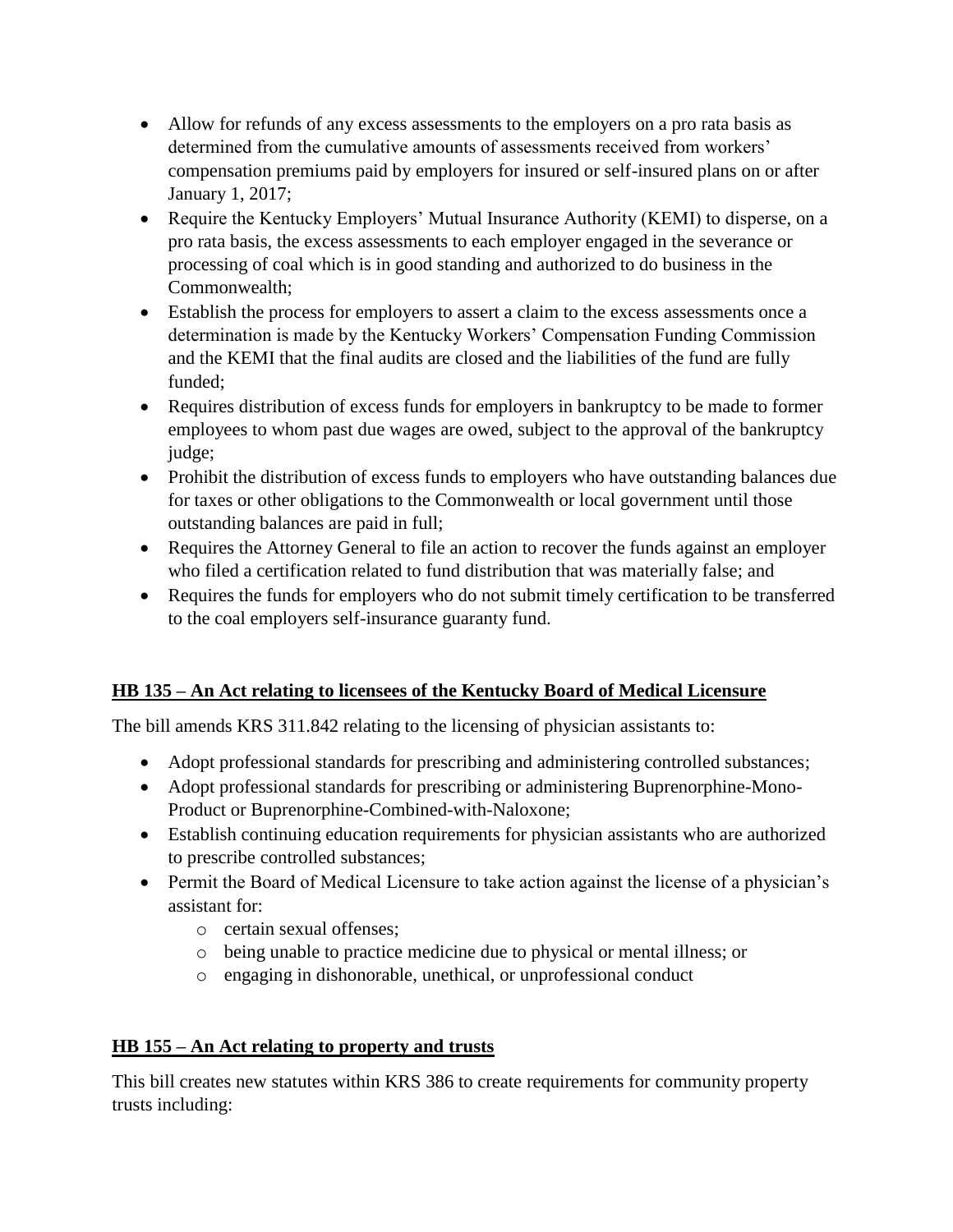- Required disclosures;
- The terms of the agreement establishing the community property trust;
- Rights to amend or revoke the trust agreement;
- Classification of community property;
- Management and control of the property within the trust;
- Distribution of property from the trust; and
- Tax treatment of the property within the trust.

The bill also creates a new statute within KRS Chapter 396 to require creditors to present claims within six (6) months after the appointment of the personal representative in a probate action or sixty (60) days after the mailing of notice from the personal representative. The bill also amends KRS 396.011 to require claims against a decedent's estate which arose before the death of the decedent to be filed the earlier of eight (8) months after the decedent's death, six (6) months after the appointment of a personal representative, or sixty (60) days after the mailing of notice from the personal representative. This time frame does not apply to claims by governmental entities or claims barred earlier by other statutes.

#### **HB 186 – An Act relating to direct sellers**

The bill exempts direct sellers, as defined in Section 3508(b)(2) of the Internal Revenue Code, from the requirements of KRS Chapter 342 related to workers' compensation and from the definition of covered employment.

#### **HB 195 – An Act relating to the publication of local government legal advertisements**

This bill creates a new statute within KRS 424 to set forth the following alternative procedures for local governments to satisfy the requirement to publish an advertisement in a newspaper:

- In lieu of newspaper publication, local governments may post the required advertisement online on a notice Website operated by the local government that is accessible to the public at all times. Publication is deemed to have occurred on the date the advertisement is posted on the local government's notice Website.
- In conjunction with the posting on the Website, the local shall publish a newspaper advertisement one time providing notice that the public may view the full advertisement on the notice Website.
	- o This newspaper publication must be made within ten (10) day of the posting on the Website when the purpose is to inform the public of a completed act and within three (3) days when the purpose is to inform the public of the right to take a certain action.
	- o Failure to make this newspaper publication does not void the action of the local government or negate the enforceability of the matter advertised in the online posting. Violations are subject to monetary fines.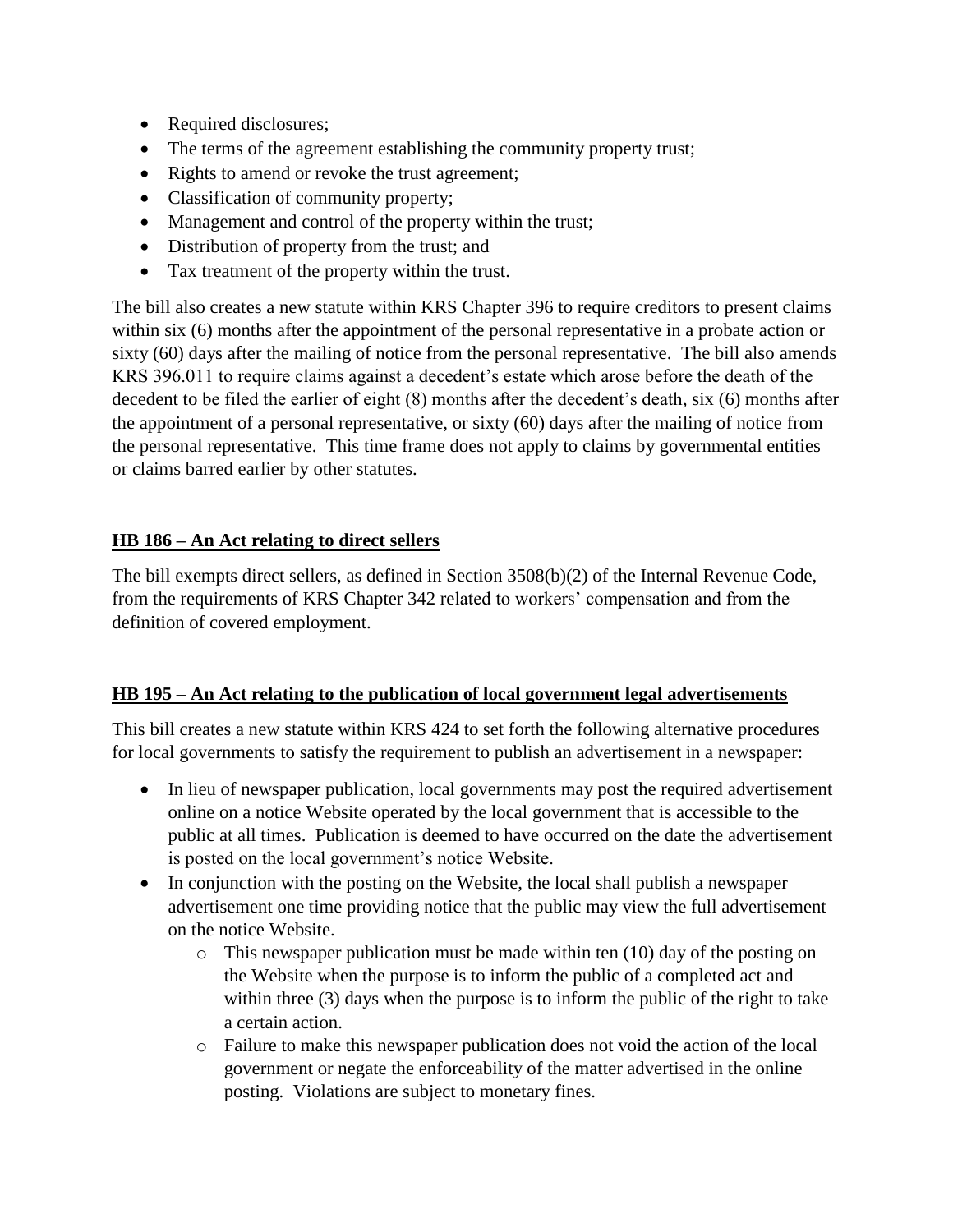The bill specifies the contents of the advertisement, the length of time the advertisement must remain on the Website, and specific format requirements for the notice Website.

To satisfy any newspaper publication requirement, local governments using an online notice shall memorialize the posting by capturing the posting in electronic or paper format and complete an affidavit stating the local government satisfied the publication requirement by an alternative Internet posting.

If a newspaper makes an error in a publication or fails to make a publication after receiving the information to be published, the affected local government may remedy the error or failure by making the publication on its notice Website.

## **HB 236 – An Act relating to hemp and declaring an emergency**

This bill is designed to bring the Commonwealth into compliance with recent guidelines issued by the United States Department of Agriculture related to hemp and hemp products

## **HB 327 – An Act relating to expungement of criminal records**

This bill amends KRS 431.076 to require the expungement of records after thirty (30) days if the court enters:

- An order of acquittal of criminal charges against a person; or
- An order dismissing with prejudice all criminal charges in a case against a person and not in exchange for a guilty plea to another charge.

This automatic expungement does not apply to traffic infractions not otherwise classified as a misdemeanor.

The bill allows a person to petition the court for expungement if:

- A person has been acquitted of a criminal offense or against whom charges have been dismissed not in exchange for a guilty plea to another charge and whose records have not been expunged; or
- A person against whom felony charges originally filed in the District Court have not resulted in an indictment or in an information filed by the Commonwealth's Attorney

The bills establishes the timeframe after which a petition for expungement may be filed and the timeframe for the court to issue the expungement order.

## **HB 378 – An Act relating to the filing of documents**

This bill amends KRS 186A.520 to state that the county clerk shall rely on information provided by the owner or authorized agent on: